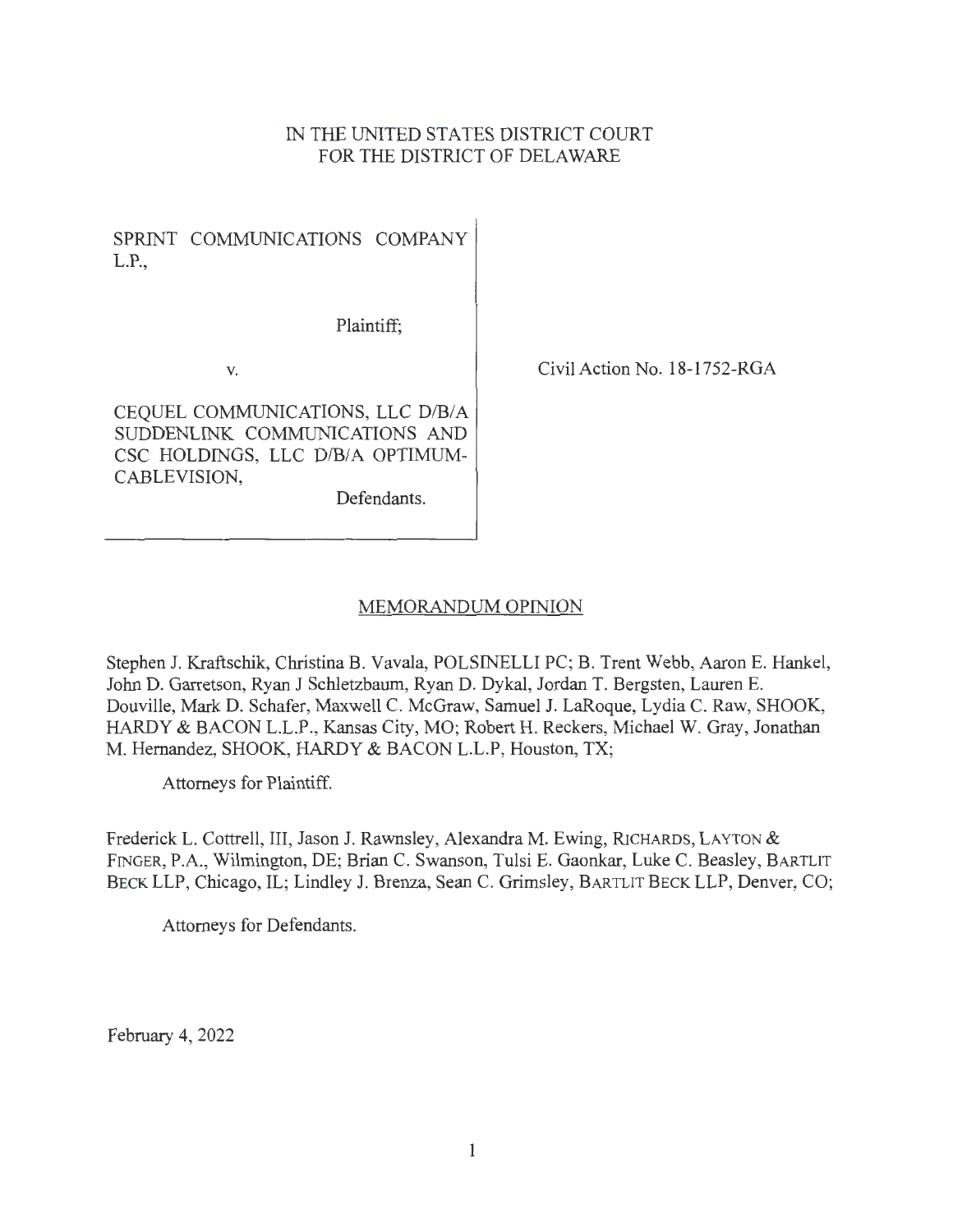DISTRICT JUDGE:

Before me is Defendants' *Daubert* motion to exclude evidence from Dr. Mangum and Dr. Wicker. (D.I. 247). I have considered the parties' briefing. (D.I. 248, 275, 296). For the following reasons, Defendants' motion is GRANTED-IN-PART and DENIED-IN-PART.

### I. **BACKGROUND**

Plaintiff Sprint sued Defendants Cequel Communications, LLC d/b/a Suddenlink Communications ("Suddenlink"), CSC Holdings, LLC d/b/a Optimum-Cablevision ("Cablevision"), and Altice USA, Inc. $<sup>1</sup>$  for infringement of various patents related to</sup> telecommunications technology. (D.I. 1). Only seven of the patents-in-suit are relevant to Defendants' present motion: U.S. Patent Nos. 6,452,932 ("the '932 Patent"), 6,463,052 ("the '052 Patent''), 6,633,561 ("the '3,561 Patent"), 7,286,561 ("the '6,561 Patent"), 6,343,084 ("the '084 Patent"), 6,473,429 ("the '429 Patent"), 6,298,064 ("the ' 064 Patent") (collectively the "Christie patents"). (D.I. 248 at 2). These patents all expired May 5, 2014. (D.I. 276-1, Ex. A  $\P$ 95).

The asserted patents reflect the changing technological landscape of telecommunications. Towards the end of the twentieth century, nearly all phone calls were carried over the "copper wire and complex switches" of the Public Switched Telephone Network ("PSTN"). (D.I.  $1 \nparallel 11$ ; D.I. 249-1, Ex. A  $\P$  30). With the rise of the computer came new ways of thinking about transmitting phone calls. (D.I.  $1 \nvert 12$ ). "Computers communicated with each other using 'packets' of data." *(Id ).* So too could voice data from phone calls. The new technology had significant efficiencies but suffered from a major stumbling block: It was incompatible with the legacy PSTN system. *(Id).* 

<sup>1</sup> At present, only Suddenlink and Cablevision remain as defendants. *(See* D.I. 16).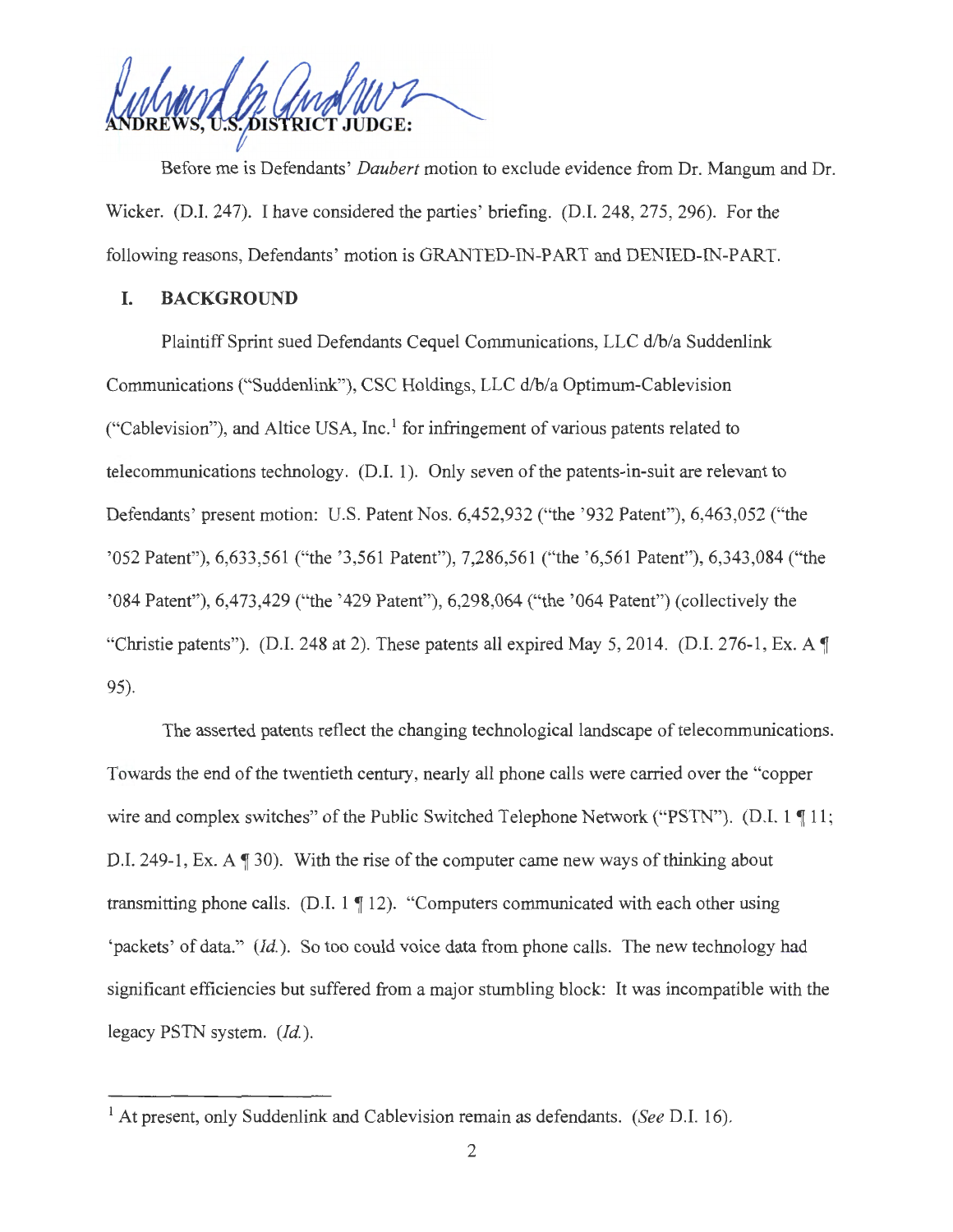The Christie patents stem from Joe Christie's work to solve this problem. *(Id.* **11**2-16). "Mr. Christie invented a series of architectures, components, and processes that would allow the PSTN to 'talk' to packet-based networks to set up and route telephone calls across these disparate networks in a seamless and transparent manner." (Id. 13). This "Voice-over-Packet" ("VoP") technology provided the bedrock for other technologies such as Voice over Internet Protocol ("VoIP") that similarly allows for calls between the legacy PSTN system and newer packet-based data networks. (D.I. 249-1, Ex. A 130).

Defendants are cable companies that utilize VoIP networks to provide voice services to customers. (D.I. 248 at 2). This is not Sprint's first lawsuit enforcing the asserted patents. (D.I. 1  $\P$  17-20; see also Sprint Commc'ns Co. LP v. Charter Commc'ns, Inc., 2021 WL 979307 (D. Del. Mar. 16, 2021) (considering a previous challenge to Sprint's experts Dr. Wicker and Dr. Mangum)). Defendants challenge only Dr. Mangum's damages calculations regarding Cablevision's Optimum and Lightpath networks. (D.I. 248 at 2). Suddenlink is not accused of infringing the Christie patents. *(Id.* at 3).

# **II. LEGAL STANDARD**

states: Federal Rule of Evidence 702 sets out the requirements for expert witness testimony and

> A witness who is qualified as an expert by knowledge, skill, experience, training, or education may testify in the form of an opinion or otherwise if: (a) the expert's scientific, technical, or other specialized knowledge will help the trier of fact to understand the evidence or to determine a fact in issue; (b) the testimony is based on sufficient facts or data; (c) the testimony is the product of reliable principles and methods; and (d) the expert has reliably applied the principles and methods to the facts of the case.

Fed. R. Evid. 702. The Third Circuit has explained: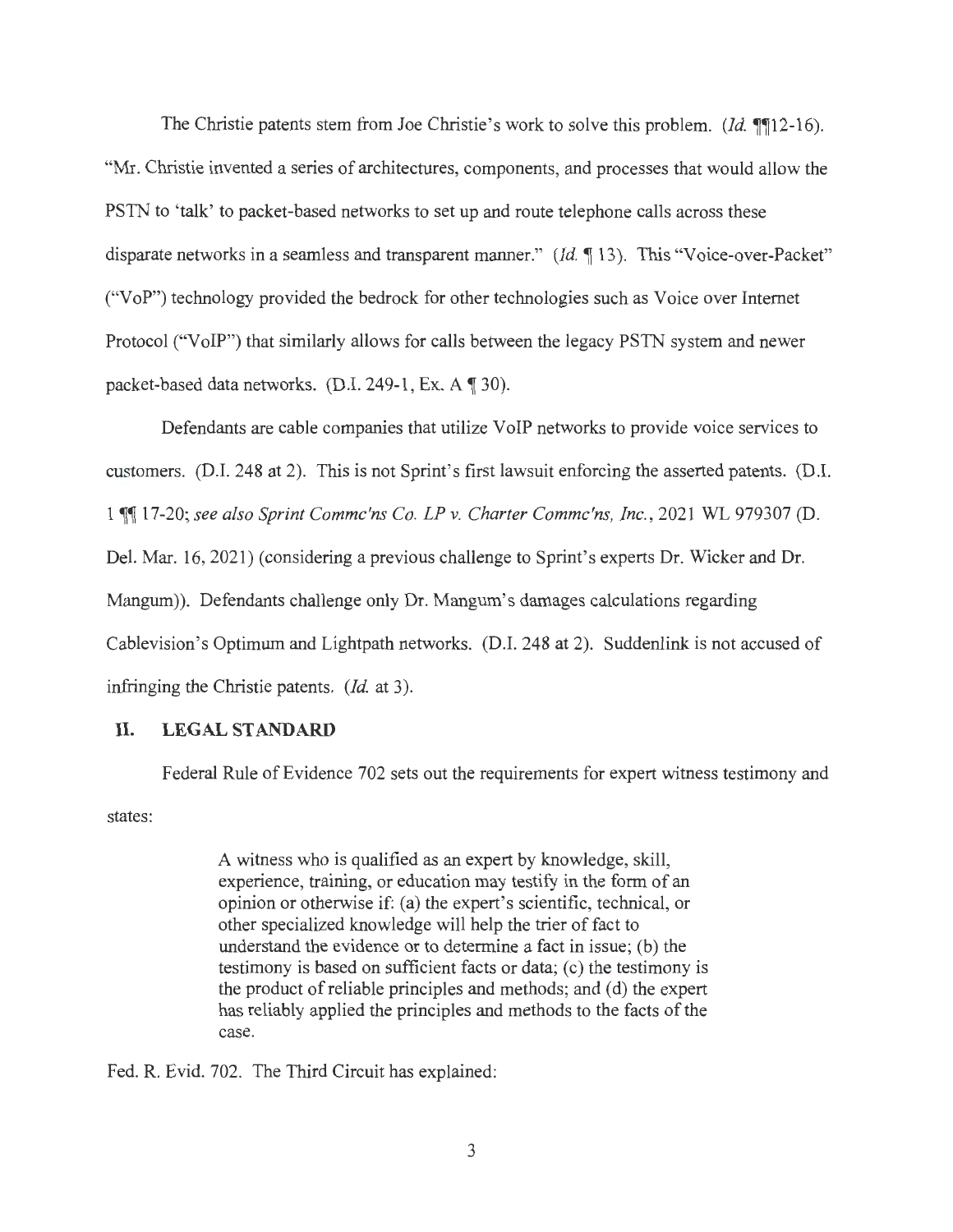Rule 702 embodies a trilogy of restrictions on expert testimony: qualification, reliability and fit. Qualification refers to the requirement that the witness possess specialized expertise. We have interpreted this requirement liberally, holding that "a broad range of knowledge, skills, and training qualify an expert." Secondly, the testimony must be reliable; it "must be based on the 'methods and procedures of science' rather than on 'subjective belief or unsupported speculation'; the expert must have 'good grounds' for his o[r] her belief. In sum, *Daubert* holds that an inquiry into the reliability of scientific evidence under Rule 702 requires a determination as to its scientific validity." Finally, Rule 702 requires that the expert testimony must fit the issues in the case. In other words, the expert's testimony must be relevant for the purposes of the case and must assist the trier of fact. The Supreme Court explained in *Daubert* that "Rule 702's 'helpfulness' standard requires a valid scientific connection to the pertinent inquiry as a precondition to admissibility."

By means of a so-called *"Daubert* hearing," the district court acts as a gatekeeper, preventing opinion testimony that does not meet the requirements of qualification, reliability and fit from reaching the jury.

*Schneider ex rel. Estate of Schneider v. Fried,* 320 F.3d 396, 404-05 (3d Cir. 2003) (footnote

and internal citations omitted).<sup>2</sup>

### III. **DISCUSSION**

### **A. Lost Profits**

Dr. Mangum opines that Sprint is entitled to lost profits under the *Panduit* factors. "The *Panduit* test requires that a patentee establish: (1) demand for the patented product; (2) absence of acceptable non-infringing substitutes; (3) manufacturing and marketing capability to exploit the demand; and (4) the amount of the profit it would have made." *Rite-Hite Corp. v. Kelley Co. ,*  56 F.3d 1538, 1545 (Fed. Cir. 1995) (en bane). Dr. Mangum's expert report addresses each factor, describing demand for wholesale VoIP (D.I. 276-1, Ex. A  $\mathbb{I}$  62-65), the absence of

<sup>&</sup>lt;sup>2</sup> The Court of Appeals wrote under an earlier version of Rule 702, but the subsequent amendments to it were not intended to make any substantive change.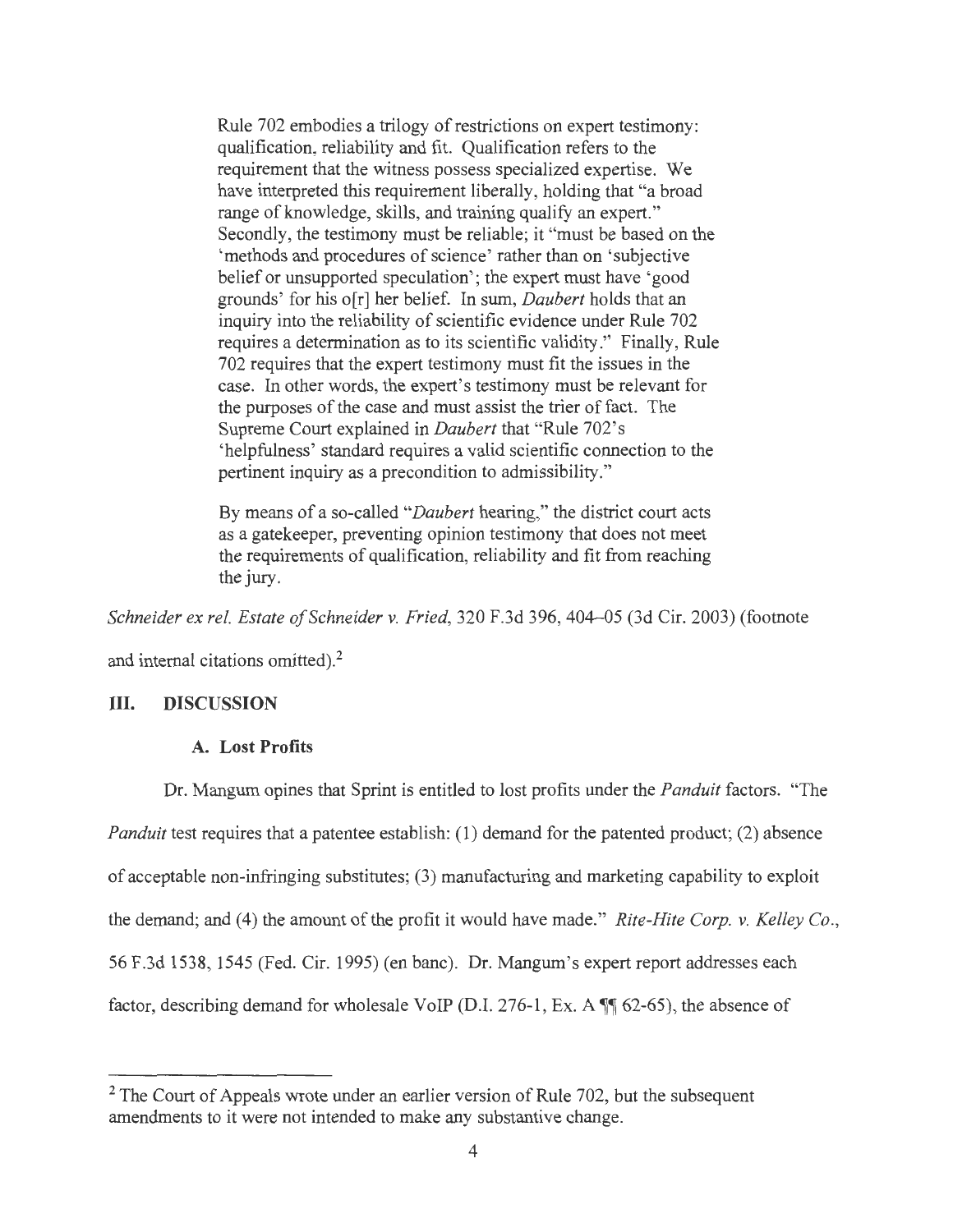noninfringing wholesale VoIP providers *(Id.*  $\P$  66-78), Sprint's capacity to provide VoIP to Cablevision *(Id.*  $\P$ <sup>*,*</sup> 79-83), and Sprint's lost profits *(Id.*  $\P$ <sup></sup> 85-91).

Cablevision argues that I should exclude Dr. Mangum's opinion on lost profits for three reasons. First, Cablevision argues that Dr. Mangum's opinion fails to show causation because Cablevision and Sprint do not provide products that serve as substitutes in the market. Second, Cablevision attacks Dr. Mangum's opinion on noninfringing alternatives. Third, Cablevision argues that Dr. Mangum has failed to apportion the value of non-patented services. For the following reasons, I do not find Cablevision's arguments persuasive.

## **1. Causation**

Cablevision asserts that Dr. Mangum's opinion on lost profits is inconsistent with the *Panduit* test, which "requires that the patent owner and alleged infringer 'sell products sufficiently similar to compete against each other in the same market segment."" (D.I. 248 at 4 (quoting *BIC Leisure Prods. , Inc. v. Windsurfing Intern. , Inc. ,* 1 F.3d 1214, 1218 (Fed. Cir. 1993))). Cablevision sells services directly to retail customers, while Sprint sells wholesale VoIP services to companies like Cablevision. There is no hypothetical world in which Sprint would be making Cablevision's sales.

Sprint paints a different picture of the relevant products and the relevant market. " [B]ut for its infringement, Cablevision would have purchased Sprint's patented wholesale VoIP service . .. . " (D.I. 275 at 2). The product, according to Sprint, is wholesale VoIP services. The consumer is Cablevision. Cablevision's in-house development of VoIP is a substitute for Sprint's VoIP services. The lost sale, in short, is a sale from the patentee to the defendant.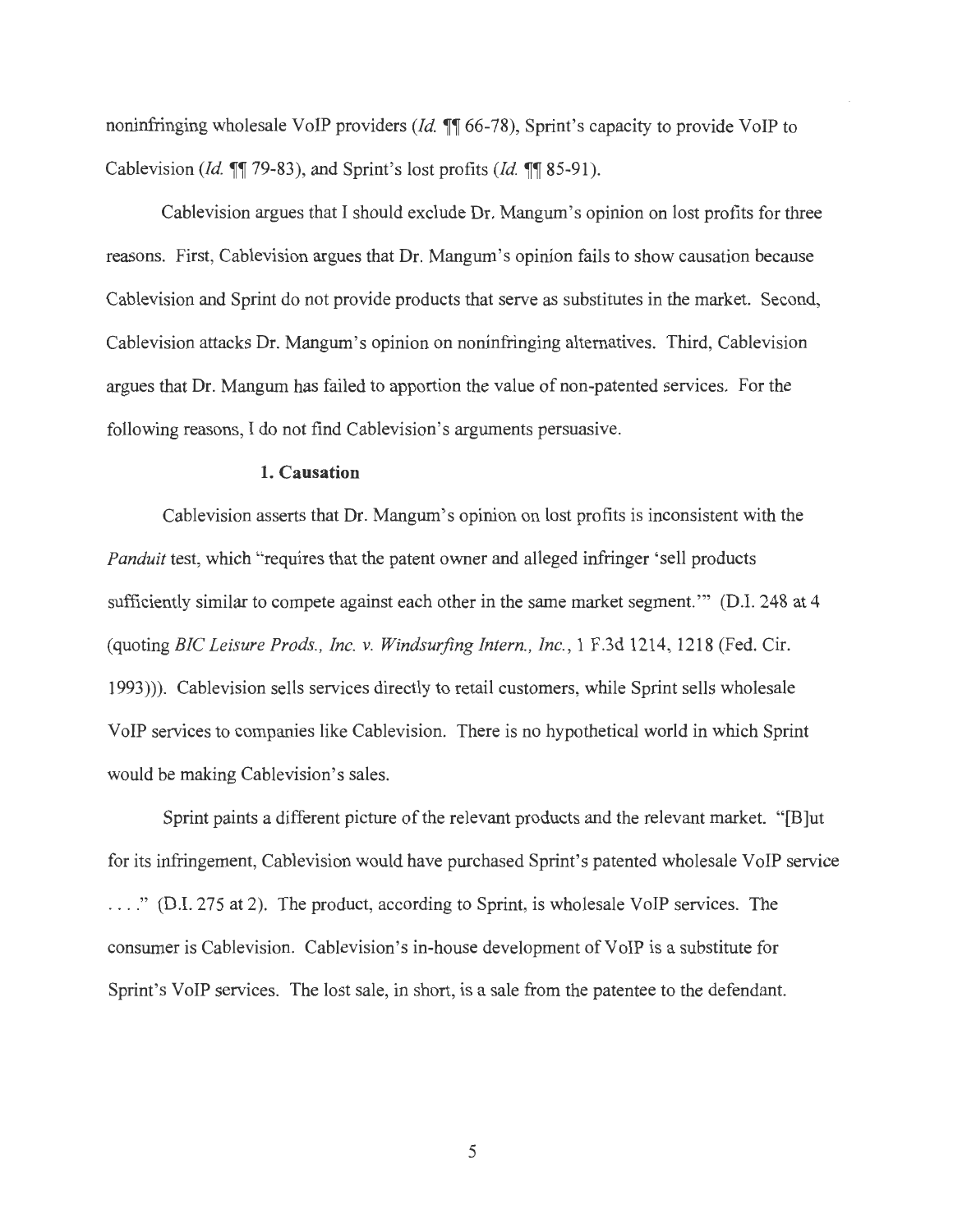Both parties point to *WesternGeco L.L.C. v. ION Geophysical Corp.* in support of their position. *(See* D.I. 275 at 4, D.I. 296 at 1-2 (citing 913 F.3d 1067 (Fed. Cir. 2019))). In *WesternGeco,* 

Both WestemGeco and ION domestically manufacture devices, the Q-Marine and DigiFin respectively, for steering streamers in marine seismic surveys. WestemGeco does not sell its device, instead using it to perform surveys abroad for oil companies. ION does not perform surveys, instead supplying its device to customers who perform the surveys abroad.

913 F.3d at 1070. The Federal Circuit rejected ION's argument that there is a "direct competition" requirement for lost profits under *Panduit. Id.* at 1072. The question is whether "the patent owner's and the infringer's *products* are adequate substitutes for consumers in a particular market." *Id.* at 1073. In *WesternGeco*, "there was sufficient evidence in the record for the jury to conclude that the products did compete—i.e., that consumers in the surveying market (oil companies) considered WestemGeco's Q-Marine device and ION's DigiFin device to be substitutes for their surveying needs (i.e., that the products competed in the same market)." *Id* 

Here, Dr. Mangum has articulated the ways in which a company like Cablevision would consider Sprint's wholesale VoIP services and an in-house option as substitutes. Dr. Mangum's report discusses how Suddenlink, the other Defendant in the present case, considered its own inhouse option as an alternative to Sprint's wholesale services. (D.I. 276-1, Ex. A  $\P$  41-49). Cablevision directs me to caselaw that talks about the patentee recovering the "infringer's sales." *BIC Leisure,* 1 F.3d at 1218. Here, in contrast, Cablevision's in-house VoIP services were not sold on the market. (D.I. 296 at 2). *BIC Leisure* reflects a different factual background. Other cases affirm, "A showing under the four-factor *Panduit* test establishes the required causation." *Versata Software, Inc. v. SAP Am., Inc. ,* 717 F.3d 1255, 1264 (Fed. Cir. 2013). Dr. Mangum has put forward an analysis under the *Panduit* factors that supports his theory of a lost sale from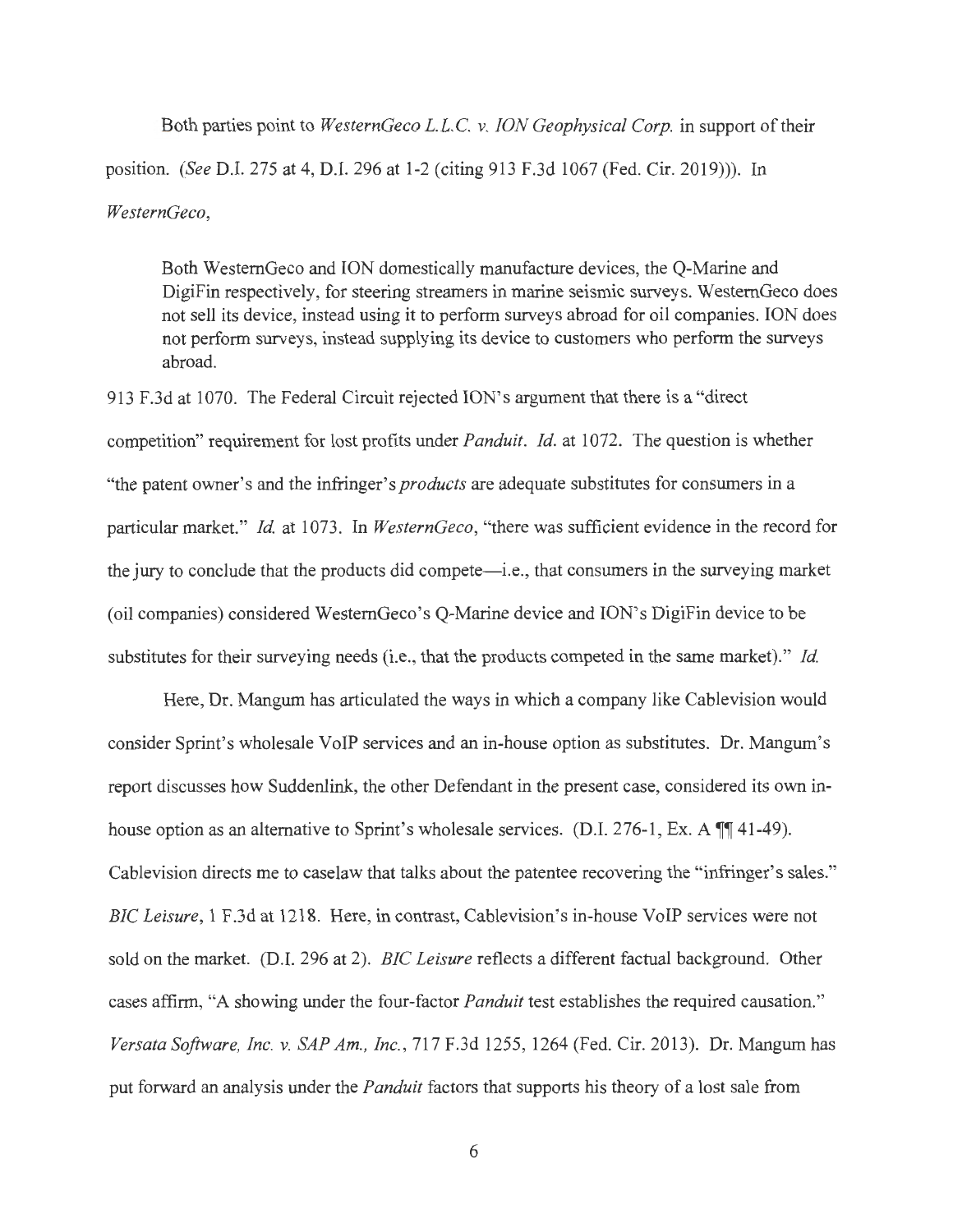patentee to defendants. I do not see why the caselaw cannot support this theory. At least one other court has agreed. *Devon Distrib. Corp. v. Miner,* 331 F. Supp. 2d 791 , 797-99 (S.D. Iowa 2004) ("The Court finds that in the event a finding of infringement is made, the 'lost profits' that could reasonably be supported here are no more than what Plaintiff would have made by selling Defendants an additional machine or machines or by selling Defendants a license to use the allegedly infringing machines.").<sup>3</sup>

### **2. Availability of Noninfringing Alternatives**

Cablevision contends that Dr. Mangum's analysis fails to account for certain available noninfringing alternatives. (D.I. 248 at 6-13).

Cablevision argues that Cablevision's customers, the retail consumers, had noninfringing alternatives to VoIP. *(Id.* at 6). I find this irrelevant. Under Dr. Mangum's theory, Cablevision is the relevant consumer, not Cablevision's retail customers.

Cablevision's more serious contention is that Dr. Mangum "has no reliable basis for assuming away" two noninfringing alternatives: Sprint's wholesale competitors and Cablevision's circuit-switched Lightpath network. *(Id.)*.

Regarding Sprint's wholesale competitors, Dr. Mangum opines, " [I]t is my understanding that using an unlicensed provider ... would still infringe Sprint's patents under Dr. Wicker's analysis." (D.I. 276-1, Ex. A  $\parallel$  75). Cablevision argues that Dr. Mangum's reliance on Dr. Wicker's opinions is faulty. (D.I. 248 at 7). For instance, Dr. Mangum cites to a conversation he had with Dr. Wicker in which Dr. Wicker described the relevant patents as "blocking patents." *(Id. (citing D.I. 276-1, Ex. A 195 & n.169)). Cablevision argues, "Dr. Wicker's assertions about* 

<sup>&</sup>lt;sup>3</sup> I previously had the opportunity to reject an argument similar to Sprint's, but did not do so. *Manufacturing Resources Int '!, Inc. v. Civiq Smartscapes, LLC,* 2019 WL 4198194, at\* 3-4 (D.Del. Sept. 4, 2019).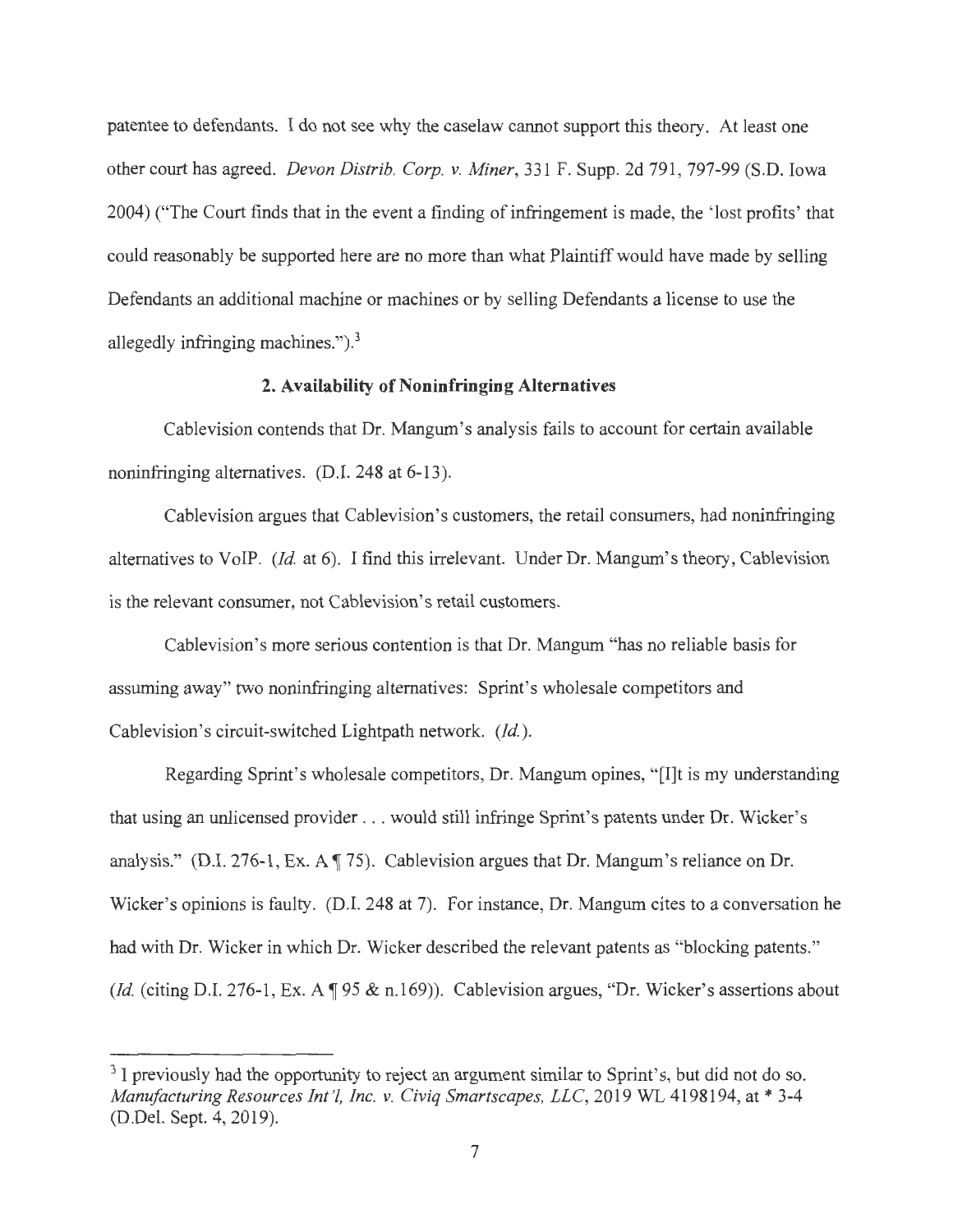'blocking' patents are, by his own admission, not based on any technical analysis and should be excluded, as should Dr. Mangum's reliance on them." (D.I. 248 at 8). Cablevision's motion specifically sought to exclude "expert testimony offered by Dr. Stephen Wicker's (sic) that the Asserted Patents are 'blocking patents."' (D.I. 247). Oddly, Sprint does not mention Dr. Wicker's "blocking patents" opinion in its briefing (D.I. 275), which would be a waiver if Dr. Wicker had disclosed such an opinion. But it appears the reason for the non-response is that Dr. Wicker has not "explicitly" offered a blocking patent opinion in his expert reports (D.I. 248 at 7 (citing Dr. Wicker's deposition testimony, D.I. 249-2, Ex. Lat 253:15-21)). Thus, Dr. Wicker is precluded from offering an opinion not in his expert report, and Dr. Mangum cannot rely upon a technical opinion that Dr. Wicker has not actually disclosed and therefore is precluded from relying upon the undisclosed opinion.

The "blocking patents" conversation is not Dr. Mangum's sole support for his understanding that unlicensed providers would still infringe Sprint's patents. Dr. Mangum also cites a Memorandum and Order from *Sprint Communications Co. v. Cable One, Inc,* Dr. Wicker's previous 2015 expert report from *Sprint v. Comcast,* and the opinion offered by Dr. Wicker in the present case. (D.I. 276-1, Ex. A  $\parallel$  75 n.141 (incorporating n. 98)). It is true, as Cablevision asserts, that Dr. Wicker's opinion on the lack of non-infringing alternatives in the present case is conclusory.<sup>4</sup> *(See D.I. 276-1, Ex. C ¶ 320-21 ("Based upon the information* currently available to me, however, use of a third party to perform some (or all) method steps

<sup>&</sup>lt;sup>4</sup> On this point, Sprint argues that Cablevision "failed to identify any particular non-infringing third-party VoIP provider during discovery." (D.I. 275 at 10; see also D.I. 276-1, Ex. C ¶ 320). In short, a vague interrogatory response yielded an unsupported expert opinion. Because I agree with Sprint on other grounds, I do not need to resolve this issue.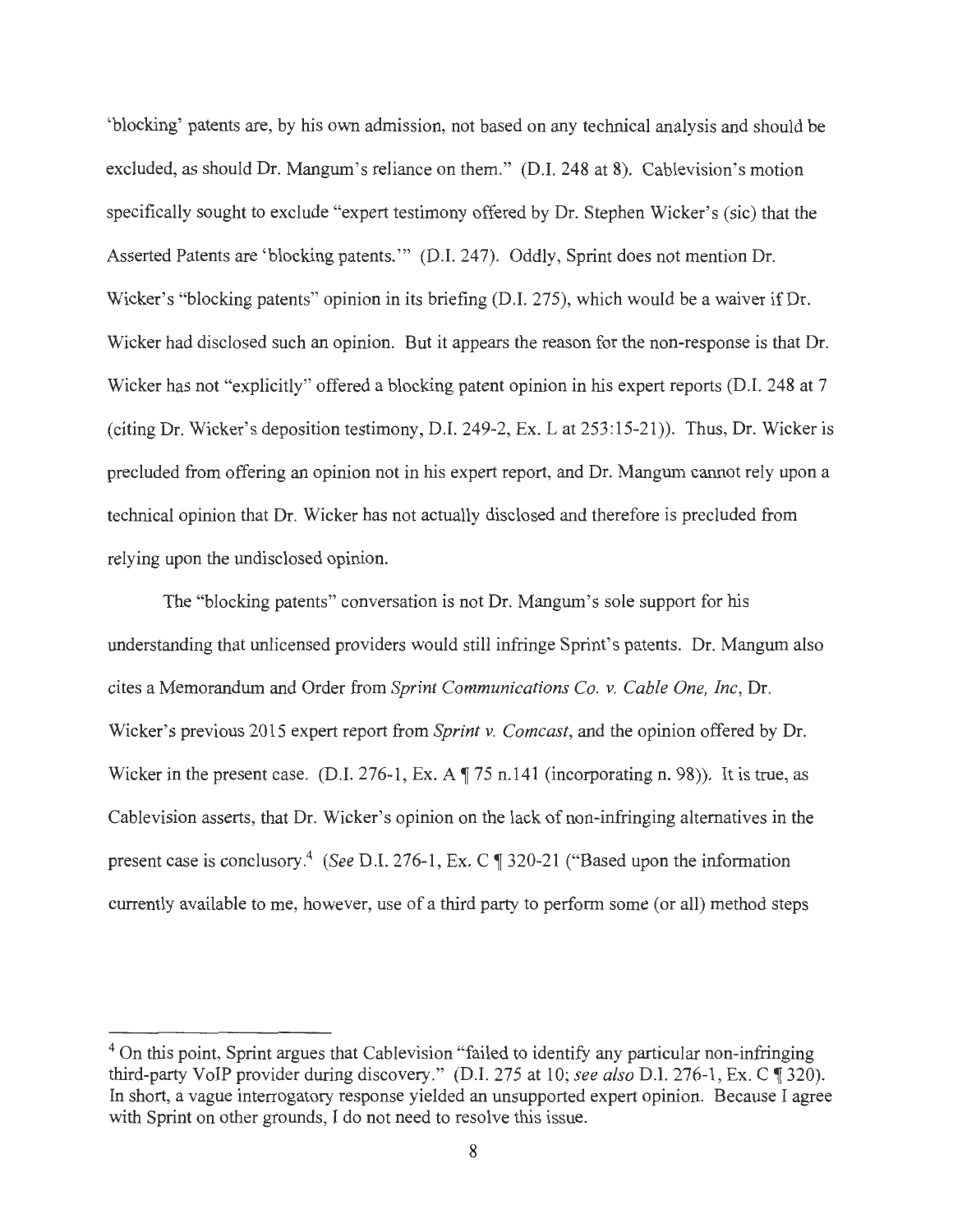does not avoid infringement: Defendants cannot avoid the reach of Sprint's patents by controlling or directing another to infringe at their behest.").

I find, however, that Dr. Mangum can base his opinion on the specifically identified opinions of Dr. Wicker in prior Sprint lawsuits. "As Dr. Mangum points out in his report, Dr. Wicker opined in the *Sprint v. Cable One* case that Cable One's use of unlicensed VoIP provider Level 3 infringes Sprint's patents, and Cable One's motion for summary judgment of no infringement was denied before that case settled."<sup>5</sup> (D.I. 275 at 8). Dr. Wicker's opinions in *Cable One* are relevant in this case because Dr. Wicker opines on the same patents in the same market context. Sprint produced Dr. Wicker's *Cable One* opinion during discovery. (D.I. 275 at 8; D.I. 315 at 1). Cablevision was on notice of Dr. Wicker's opinions on unlicensed wholesale VoIP providers. Dr. Mangum's reliance on Dr. Wicker's expert opinions in *Cable One* do not pose a *Daubert* problem.

Cablevision also attacks Dr. Mangum's treatment of circuit-switched telephony under *Panduit* factor 2. (D.I. 248 at 9-10). Cablevision argues that Cablevision's circuit-switched Lightpath network was a viable noninfringing alternative and Dr. Mangum's analysis suggesting the contrary is wrong. *(Id.).* Dr. Mangum concludes that circuit-switched telephony was not an available noninfringing alternative because (1) "it is significantly more expensive than VoIP," (2) no cable company "deployed and maintained circuit-switched telephony across its entire footprint," and (3) witness testimony from both Cablevision and Suddenlink suggested that the companies either rejected or never considered offering circuit-switched telephony. (D.I. 276-1, Ex. A *¶* 64, 68-73).

<sup>5</sup> Dr. Mangun cannot rely on the *Cable One* Court's opinion and order. Denial of a summary judgment motion is an irrelevant fact in this context.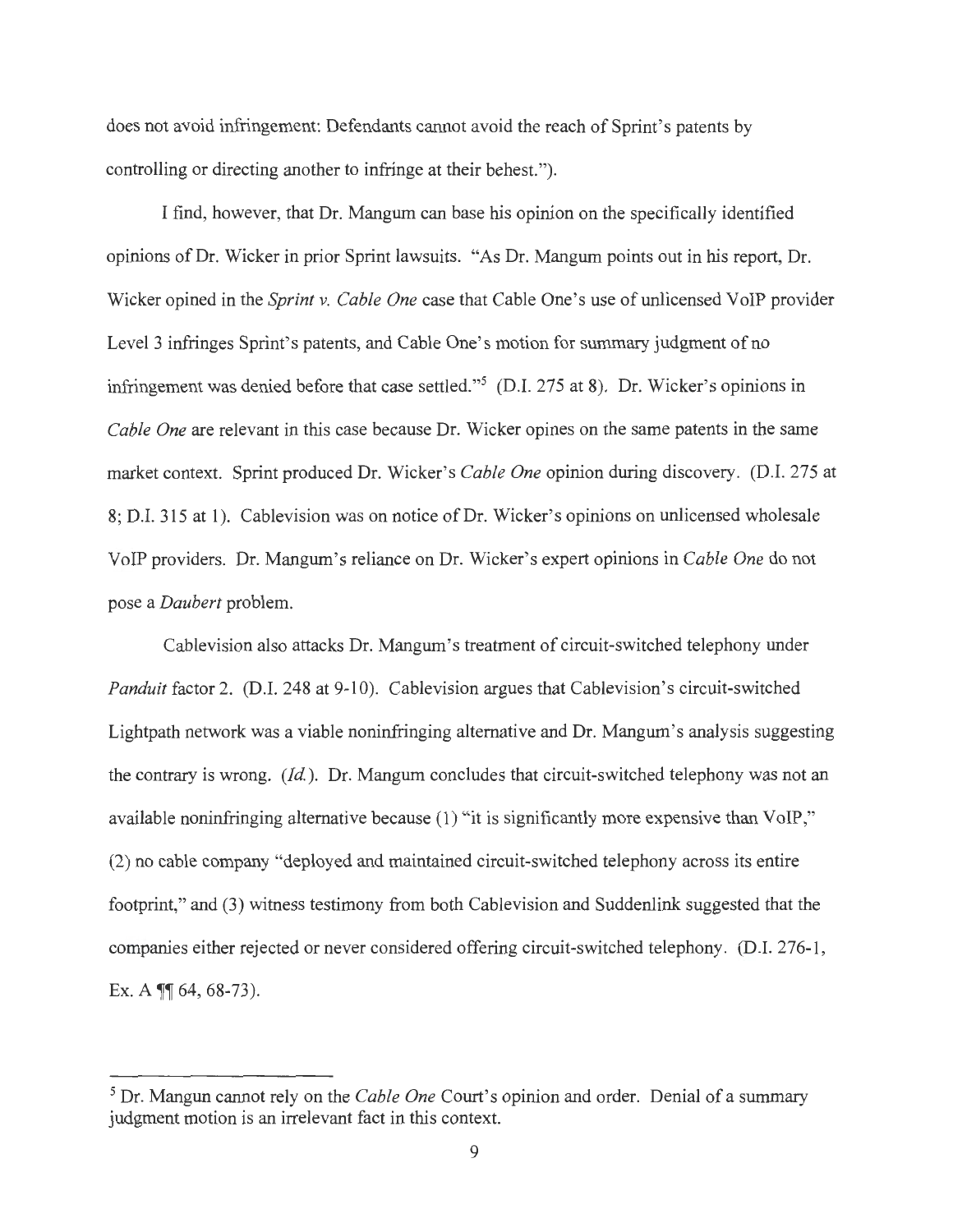Cablevision contests Dr. Mangum's first assertion—that it would have been significantly more expensive to Cablevision to deploy a circuit-switched network. (D.I. 248 at 10). Cablevision argues that Dr. Mangum has both (1) failed to account for the (relatively low) cost to Cablevision of deploying a circuit-switched network and (2) underestimated the cost to Cablevision of using Sprint's VoIP services. Of course, if Cablevision is right, and the cost of using the Lightpath network was lower than (or close to) the cost of using Sprint's wholesale VoIP services, the use of the Lightpath network would have been a more attractive option for Cablevision and more likely a viable noninfringing alternative.

Sprint responds that Dr. Mangum's calculations are reliable. "Dr. Mangum looked at a broad variety of sources to calculate the cost of a cable company to deploy VoIP, and explained why this was proper." (D.I. 275 at 13). In addition, "even assuming that circuit switched telephon[y] would somehow be as profitable for Cablevision as  $VoIP[,] \ldots$  Sprint can meet its burden by showing that Cablevision did not view circuit-switched voice services as equivalent to the patented VoIP services." (D.I. 275 at 13).

"To be deemed *acceptable,* the alleged acceptable noninfringing substitute must not have a disparately higher price than or possess characteristics significantly different from the patented product." *Kaufman Co. v. Lantech, Inc. ,* 926 F.2d 1136, 1142 (Fed. Cir. 1991). "A product on the market which lacks the advantages of the patented product can hardly be termed a substitute acceptable to the customer who wants those advantages." *Standard Havens Prods. v. Gencor Indus.,* 953 F.2d 1360, 1373 (Fed. Cir. 1991). The testimony of Cablevision employees, cited by Dr. Mangum, suggests that Cablevision viewed VoIP as having many advantages over circuit-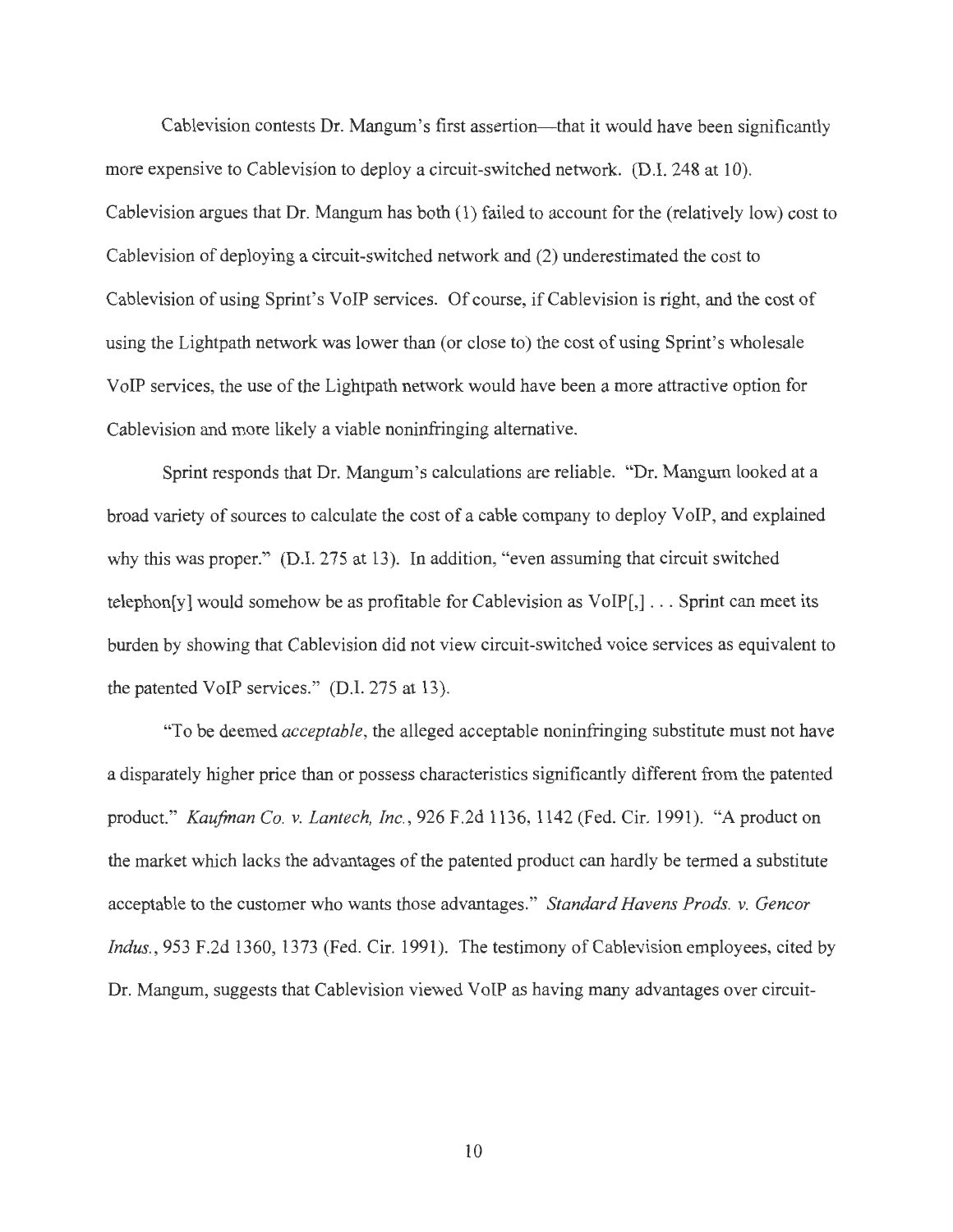switched telephony.<sup>6</sup> This is enough to support Dr. Mangum's conclusion that circuit-switched telephony was not an available noninfringing alternative.

Regarding Dr. Mangum's assertion that circuit-switched telephony was significantly more expensive than VoIP, Dr. Mangum has explained his methodology and why it is appropriate in this case. Cablevision has not pointed to a fatal flaw in Dr. Mangum's approach. Cablevision's contentions here are a classic matter for cross examination.

#### **3. Revenue from Unpatented Services**

"Apportionment is required even for non-royalty forms of damages. If the application of the *Panduit* factors does not result in the separation of profits attributable to the patented device and the profits attributable to providing other aspects of the [product], it appears that apportionment is necessary." *WesternGeco L.L.* C. *v. ION Geophysical Corp.,* 913 F .3d 1067, 1073 (Fed. Cir. 2019) (citation omitted; cleaned up).

Cablevision makes an apportionment argument. It argues that I should exclude Dr. Mangum's lost profits opinion because it "assume<sup>[s]</sup> that Cablevision would purchase a whole suite of VoIP services, many unrelated to the Asserted Patents." (D.I. 248 at 13-14). Cablevision asserts that Dr. Mangum's opinion "ignores that Sprint was able to, and in fact had previously offered to, sell Cablevision PSTN-connectivity services separate from the many unpatented services included in its wholesale VoIP bundle." *(Id.* at 14). According to Sprint, Dr. Mangum's opinions in this case are "substantially similar" to those in *Charter* and,

<sup>&</sup>lt;sup>6</sup> In reply, Cablevision reprises its argument that the relevant "purchasers of the infringing product" are actually Cablevision's consumers, not Cablevision, and that Cablevision's consumers would not notice any difference between VoIP and circuit-switched service. (D.I. 296 at 7). This argument has little relevance because Dr. Mangum's theory is that Cablevision is the relevant consumer. The relevant inquiry is whether there were options that would have been viable noninfringing alternatives for Cablevision.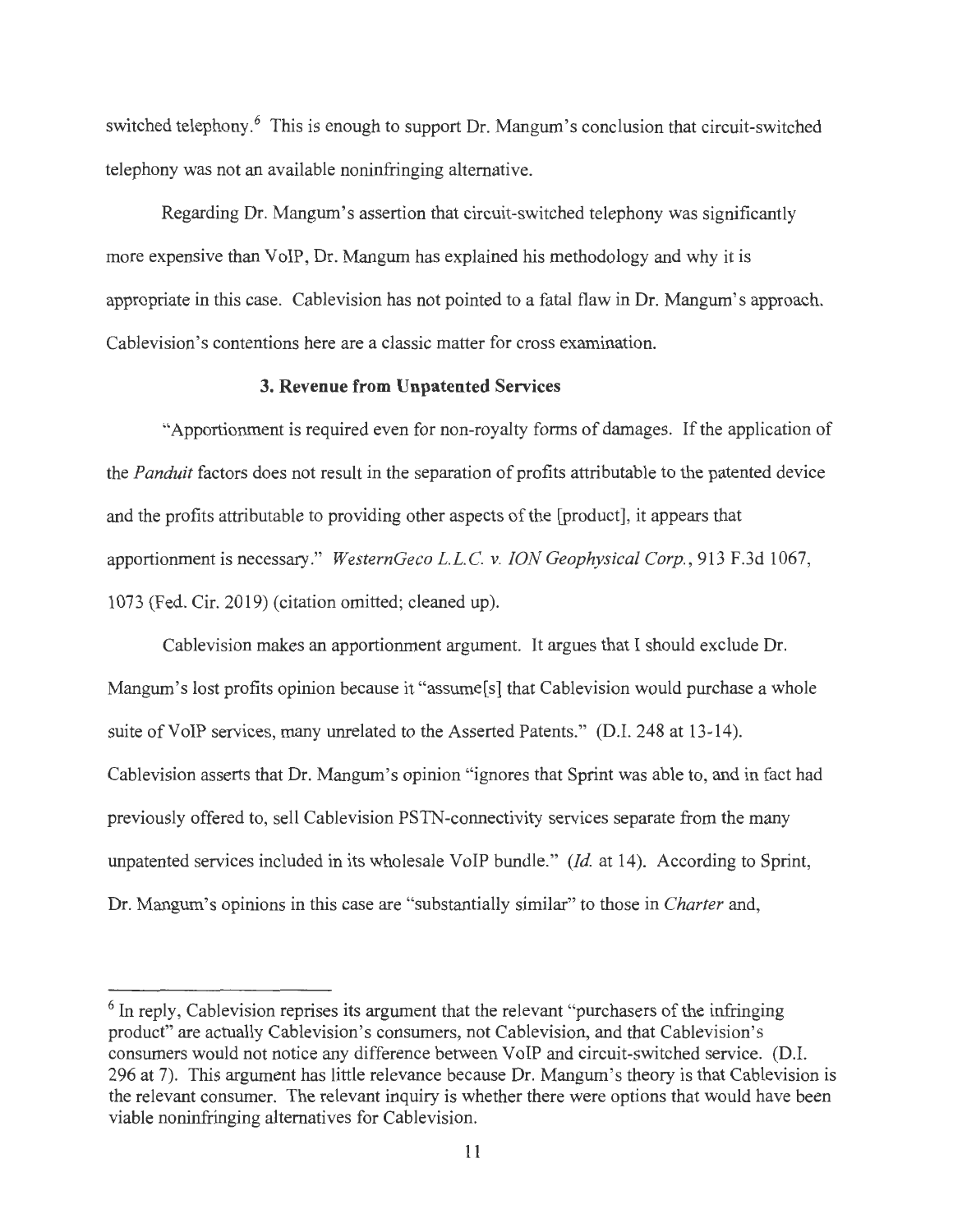"Cablevision does not explain what facts in this case it believes are different than in *Charter."*  (D.I. 275 at 14).

Much of my reasoning from *Charter* is applicable here. *See Sprint Commc 'ns Co. v. Charter Commc 'ns, Inc.,* 2021 WL 982732 at\* 12 (D. Del. Mar. 16, 2021). As in *Charter,* "Dr. Mangum's opinion is that no further apportionment is necessary, as Plaintiff would have profited from the entire sale of its wholesale VoIP services." *(Id.* at \*13 (citations omitted)). His opinion is that the "entire sale" includes "convoyed" "ancillary" products. (D.I. 249-1, Ex. A  $\P$  90). The parties dispute whether the ancillary products are convoyed sales. (D.I. 248 at 15). Cablevision's expert, Ms. Stamm, opines, "The record includes evidence that Sprint was willing to provide a far less complete set of 'bundled services' than that listed above." (D.I. 249-2, Ex. B ¶ 137). Sprint argues, "Dr. Mangum's opinions use the 'revenue' and 'ancillary revenue' numbers from Sprint's VoIP wholesale division, reflecting the revenue from the two products that this division actually sold." (D.I. 275 at 14). I agree with Sprint that this is fundamentally a disagreement between experts and that Cablevision's arguments "do not merit exclusion." *(Id.* at 15). As in *Charter,* the parties can dispute how the lost profit award should be apportioned through presentation of expert testimony and cross examination of the opposing party's experts.

### **B. Reasonable Royalty**

Cablevision argues that Dr. Mangum's reasonable royalty opinions should be excluded because his analytical method is not tied to the facts of the case and he impermissibly uses prior jury verdicts and settlements. (D.I. 248 at 16-20). The *Charter* defendants asserted similar arguments. In *Charter,* I allowed Dr. Mangum to proceed with his analytical method but excluded prior jury verdicts and settlements. 2021 WL 982732 at \*8-12. I am not persuaded that Dr. Mangum's apportionment analysis, such as it is, complies with Federal Circuit law.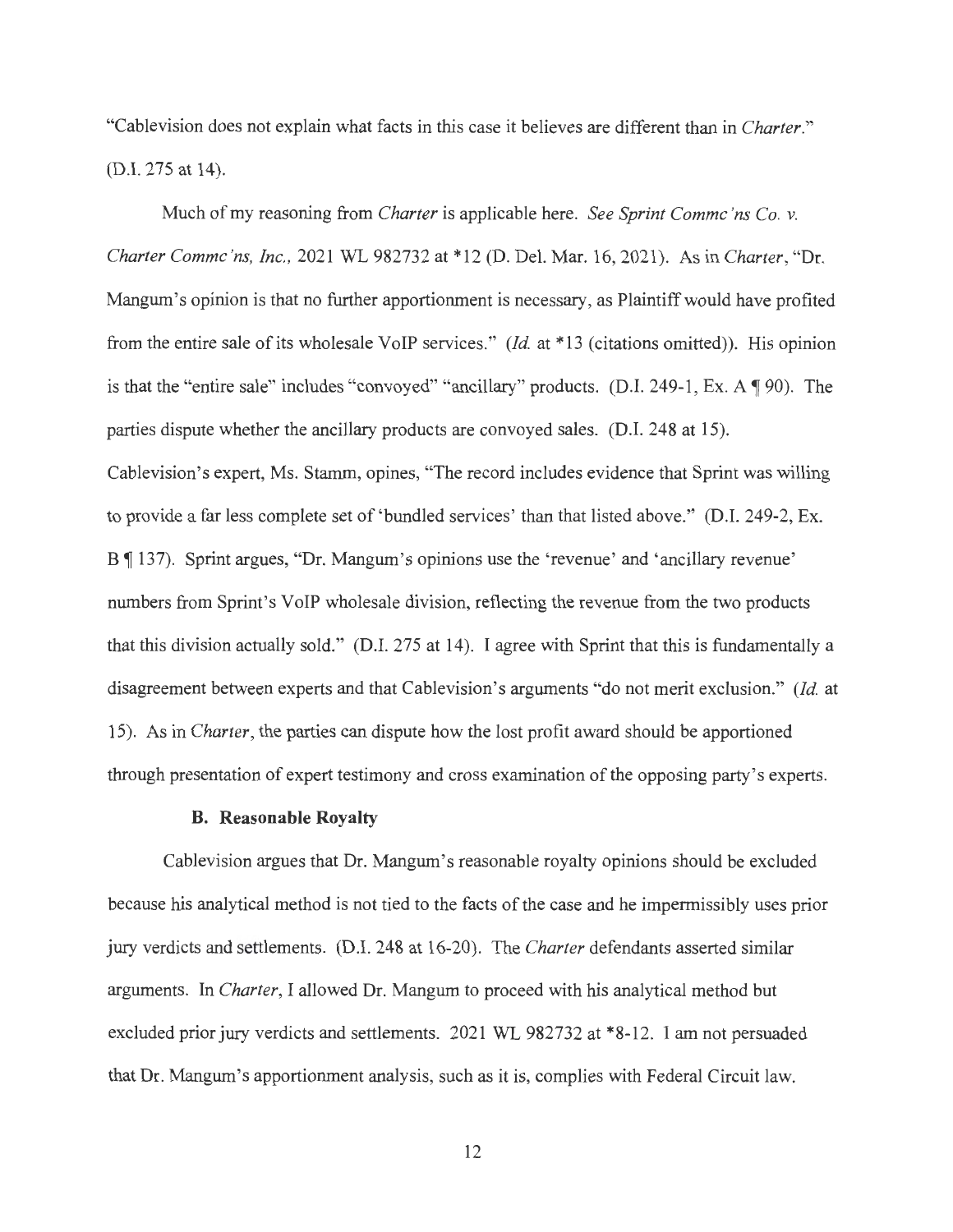Regarding Dr. Mangum's analytical approach, Cablevision insists that there is a key difference between this case and *Charter* that should lead to a different outcome. According to Cablevision, in this case Dr. Mangum has made the fatal admission "that there are significant technological benefits of VoIP that have nothing to do with the patented inventions," whereas in *Charter* Dr. Mangum only asserted, "the major difference between the two systems *[i.e.,* VoIP and circuit-switched technology] is that one, VoIP, is cheaper to deploy." (D.I. 248 at 17 (cleaned up)). Because of this admission, Dr. Mangum "was required to isolate the incremental amount of any profit differential attributable to the patented inventions as opposed to other aspects of VoIP." *(Id.* (citing *VirnetXv. Cisco Sys. , Inc.,* 767 F.3d 1308 (Fed. Cir. 2014))).

Sprint maintains that Dr. Mangum's approach in this case is "substantially similar" to his approach in *Charter.* (D.I. 275 at 16). Sprint argues, "Cablevision does not point to any fact on this issue as meaningfully different from the *Charter* case, nor could it." *(Id.).* 

I am not persuaded by Sprint, but, based on the present record, I cannot exclude Dr. Mangum's reasonable royalty analysis either. The "admission" Cablevision points to is deep within Dr. Mangum's deposition. (D.I. 249-2, Ex. F, 139:15-142:16). Dr. Mangum's theory appears to be that although there are cost savings associated with unpatented features of VoIP, the patented features have a complimentary relationship with the unpatented features such that the unpatented features would not be sold without the patented features. *(See id.* at 144:19-21 ("I don't think there are profits that can be earned by saying we can sell VoIP without connecting to the PSTN"); D.I. 276-1, Ex. A  $\P$  206 ("For these reasons, it is my opinion that it does not make economic sense to separately 'apportion out' the value of all-IP calls that do not touch the PSTN, such as by calculating the percentage of calls placed, or minutes spent on calls, that are all-IP and multiplying that percentage into a damages calculation.")). The difficulty with Dr. Mangum's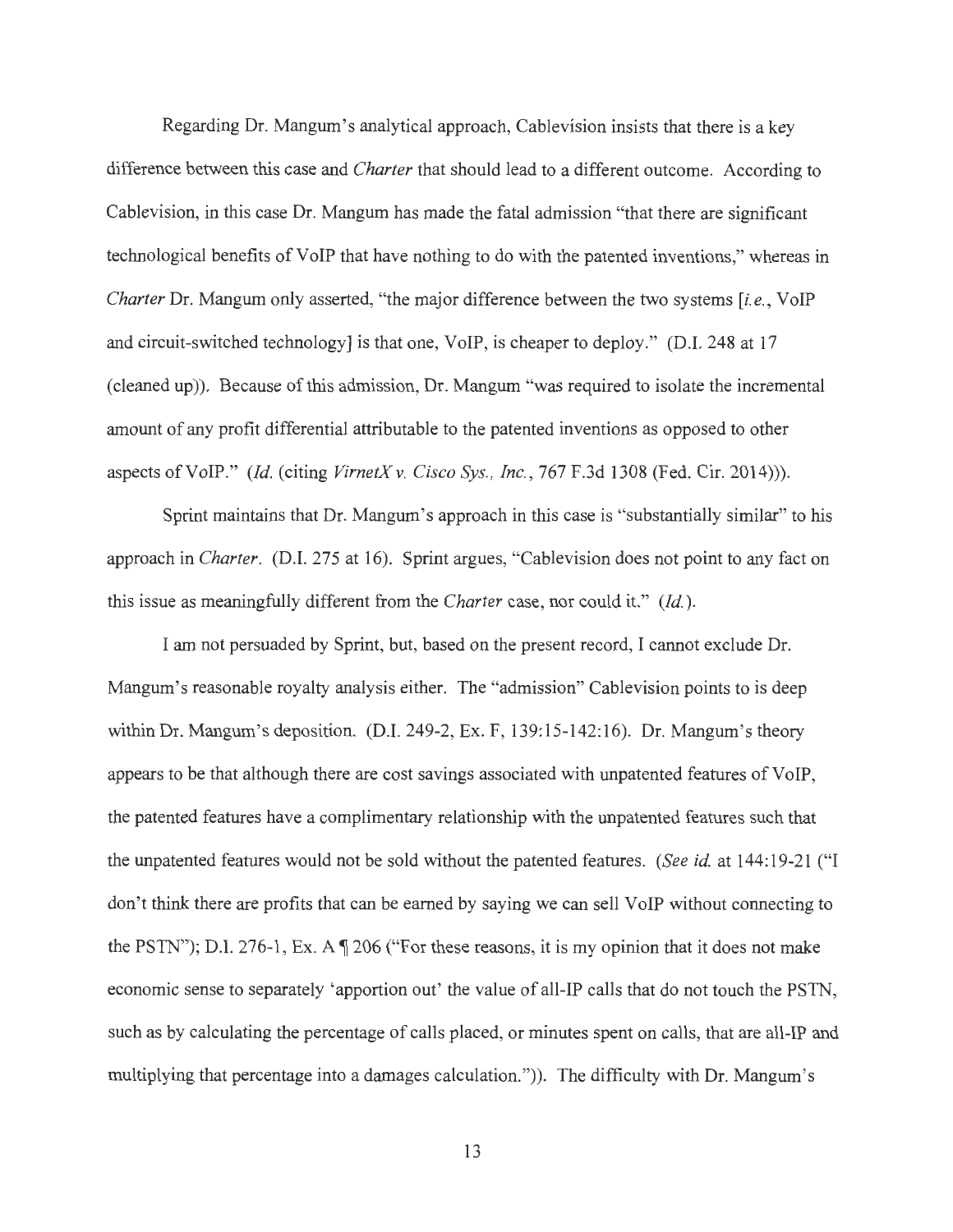analysis is that apportionment is not dependent on "economic sense." In many multi-component products, there are numerous parts that are necessary for the product to be useful and therefore worth something. No one would sell the product without its numerous necessary parts. But it does not follow that the value of each necessary part is the same as the value of the whole. And yet that is what it appears that Dr. Mangum is doing. The service Sprint sold did at least two things. It allowed VoIP to VoIP calls and PSTN to VoIP (or VoIP to PSTN) calls. Thus, the service Sprint sold provided for unpatented calls (the first category) and for patented calls (the second category). And, in the second category, Sprint did not invent either PSTN or VoIP. What Sprint did invent was the ability of PSTN and VoIP to connect to each other. I do not see that Dr. Mangum apportioned for any of this. But I could be wrong about that. The briefing on this issue ( as with many of the other issues in this case) is not very helpful because the parties raise a plethora of issues and then address them in a fairly conclusory fashion. Thus, while I am going to deny the *Daubert* motion on Dr. Mangum's apportionment in the reasonable royalty opinion, I am going to hold a hearing at which Dr. Mangum can testify and be cross-examined. I will then permit a further motion and briefing sufficient to permit me to render an informed decision on this issue.

I note that Dr. Mangum opined, citing to depositions, "I understand Defendant only considered telephony solutions that could connect to the PSTN." (D.I. 276-1, Ex. A  $\P$  206). Dr. Mangum then explained, "Defendant, through the use of the patented technology, was able to develop and offer the two products, i.e., a system with [infringing] PSTN connection functionality and a system with [noninfringing] IP-IP calling, in one... The technological efficiencies of IP calling do not result in a product that Defendant can charge consumers for unless that IP network can also make calls to and from the PSTN." *(Id.* 1207). The problem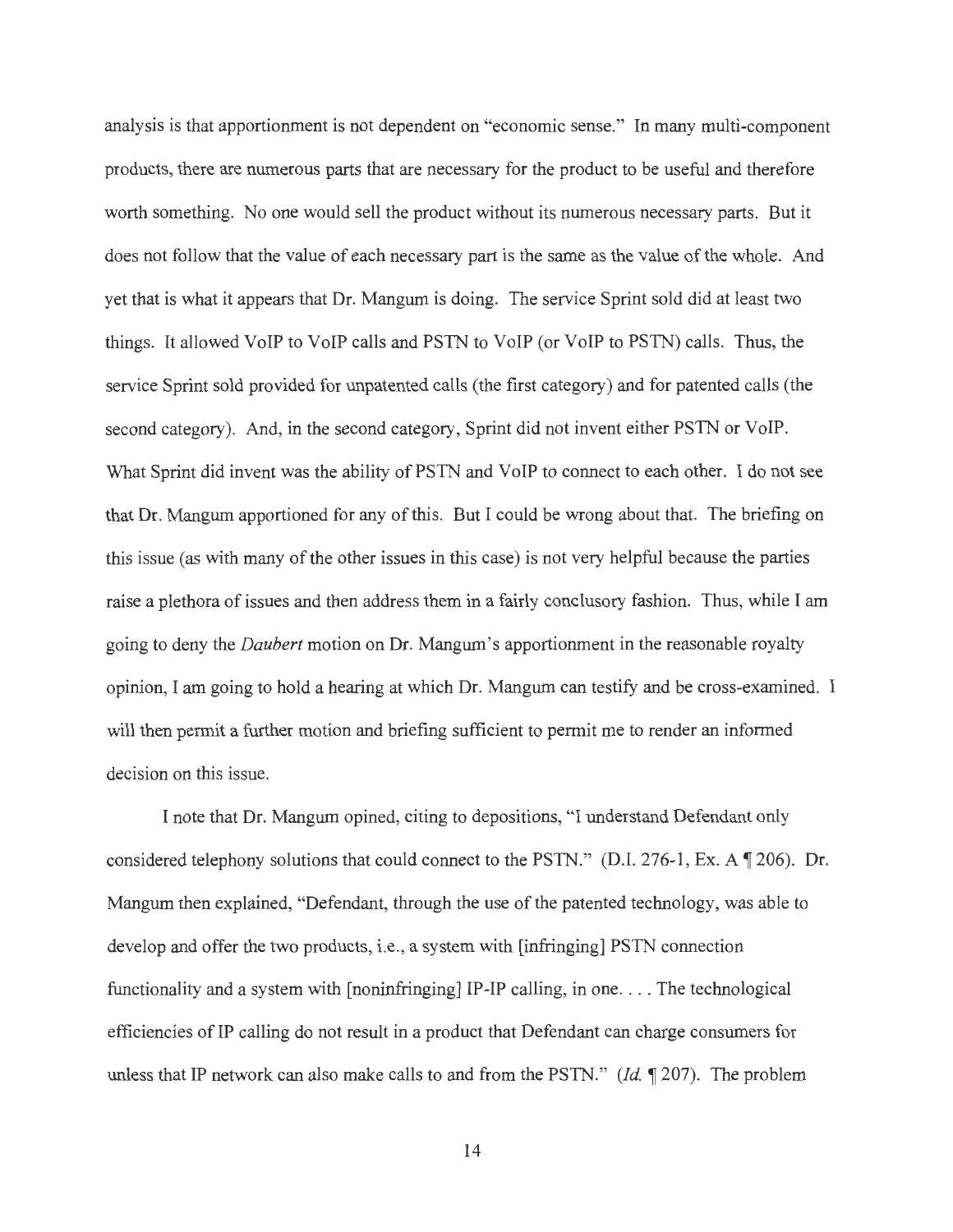with this theory is, I think, that it applies in reverse too. That is, Sprint could not sell a service unless it also offered the noninfringing IP-IP calling. Thus, I am not convinced that Dr. Mangum's theory is sufficiently "grounded in the specific facts of the case." *Virnetx,* 767 F.3d at 1331.

Cablevision also argues that Dr. Mangum's royalty rate should be excluded because it is based upon (1) prior jury verdicts and settlements and (2) an email exchange in which Sprint offered Suddenlink a license to its VoIP portfolio, which Suddenlink declined. (D.I. 248 at 19- 20). I excluded Dr. Mangum's opinions relying on jury verdicts and settlements in *Charter,* and both parties agree that the issues here are the same. *(Id* at 19; D.I. 275 at 18 ("Recognizing that the Court rejected Sprint's arguments on this issue in *Charter,* to preserve the issue Sprint respectfully contends that this Court should not exclude prior verdicts and settlements in this case for the following reasons that were also present in *Charter .* . .. ")). As in *Charter,* I find that the jury verdicts and settlement agreements relied upon by Dr. Mangum are of minimal probative value in determining the results of a hypothetical negotiation. 2021 WL 982732 at \*8-10. A jury verdict represents an informed lay opinion on the results of a hypothetical negotiation between the parties. "An informed lay opinion is not a reliable basis for determining the reasonable royalty rate that a hypothetical negotiation would reach." *Id.* at \*9. Settlements likewise fail to offer reliable evidence of a hypothetical negotiation because they are "not comparable to a negotiation between two willing parties." *Id* at \* 10.

Since I am excluding the prior jury verdicts and settlements, I will not address Cablevision's argument regarding the Suddenlink licensing proposal email. Sprint states in its briefing, "Sprint acknowledges that past verdicts and settlements are at the heart of Dr. Mangum's \$1.37 rate. Thus, if the Court excludes past verdicts and settlements as in *Charter,*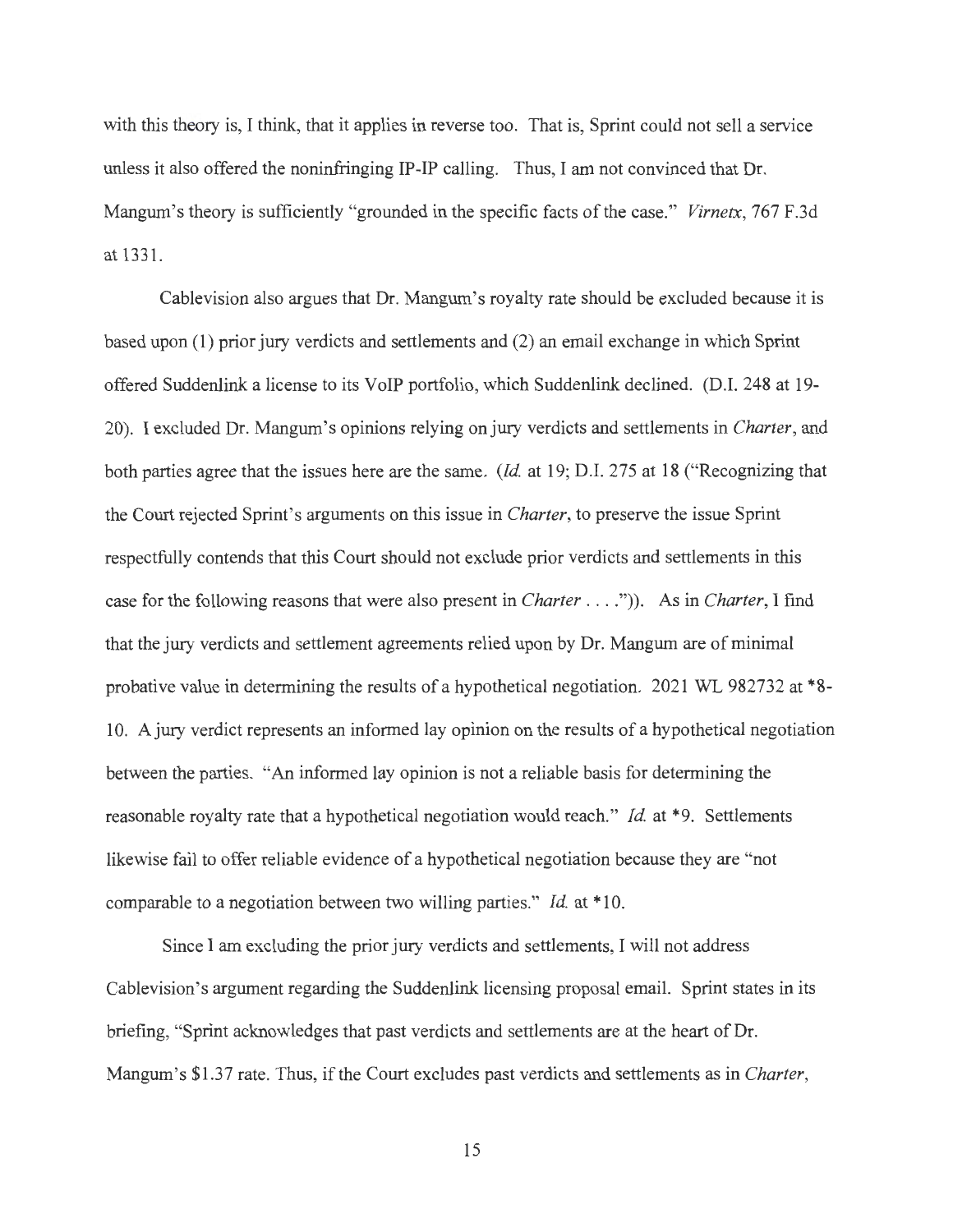Sprint does not intend to argue that the \$1.37 rate is nonetheless sufficiently supported by the 2013 Suddenlink licensing proposal alone." (D.I. 275 at 19).

## **IV. CONCLUSION**

For the foregoing reasons, Defendant's motion is GRANTED with respect to Dr. Mangum's reliance on prior jury verdicts and settlements and Dr. Wicker's "blocking patents" opinion. Defendants' motion is otherwise DENIED. A Daubert hearing limited to the identified issues will be scheduled.

An appropriate order will issue.